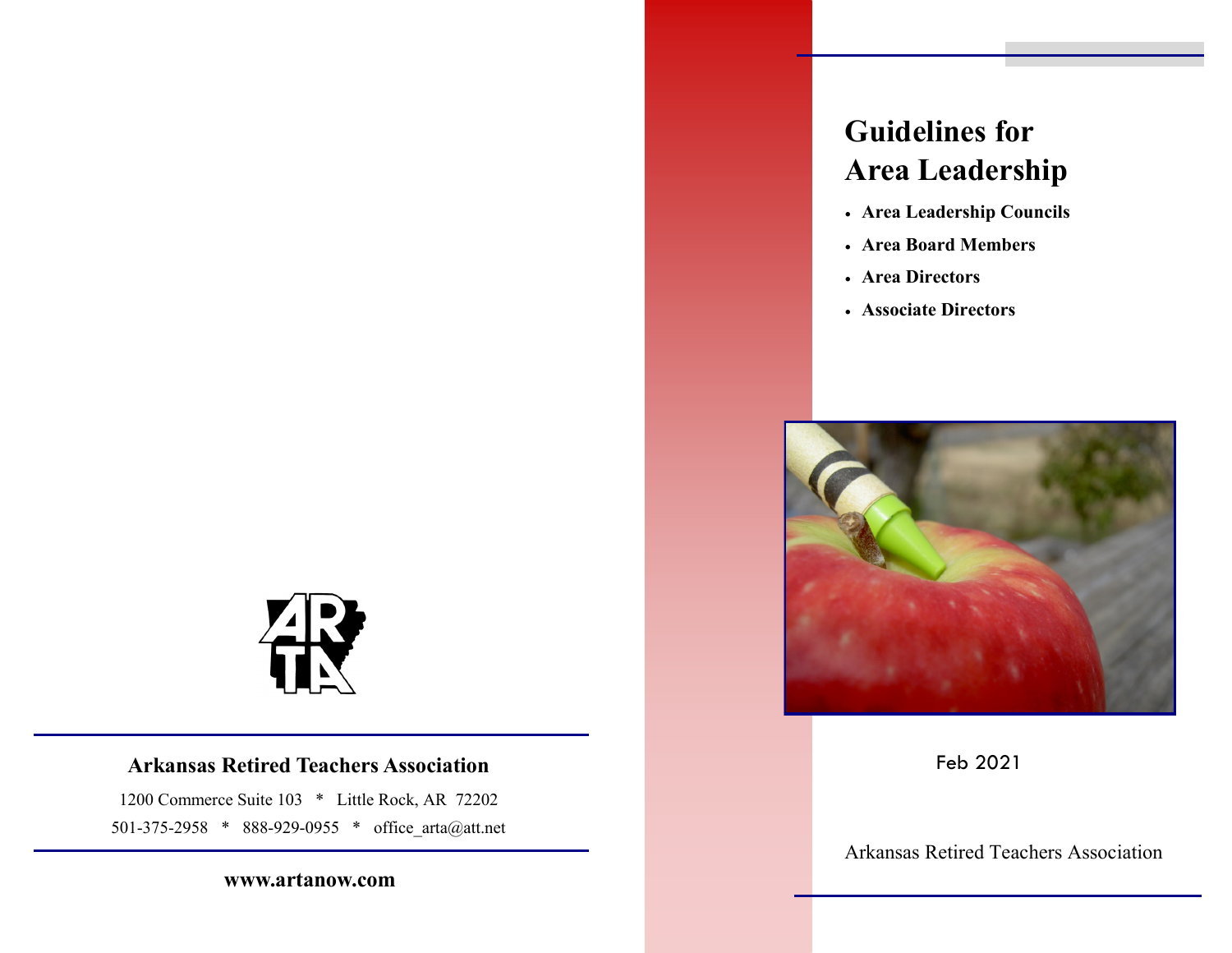The Guidelines for Area Leadership were developed for use by Area Leadership Councils, including Area Board Members, Area Directors, Associate Directors, and other area officers. They are based on the *Constitution of the Arkansas Retired Teachers Association* and on best practices identified by the ARTA Board of Directors.

For more information, contact the ARTA state office:

501-375-2958 or 888-929-0955 office\_arta@att.net www.artanow.com



# **CHECKLIST for LOCAL AREA COUNCILS**

| Local Area Council is in place for the current year      |
|----------------------------------------------------------|
| Area Personnel Report submitted to ARTA                  |
| Area Personnel Report made available to Area Local Units |
| Area Financial Report submitted to ARTA                  |
| Area Financial Report made available to Area Local Units |
| Nominating Committee appointed for the next year         |
| Area Local Units have submitted annual reports to ARTA   |
| Inactive or less-active Local Units have been identified |
| Area Local Units have submitted yearbooks to ARTA        |
| Area Local Units have submitted yearbooks to the ALC     |
| Participation planned for Annual ARTA State Convention   |
|                                                          |

Annual Planning/Goalsetting Meeting \_\_\_\_\_

- \_\_\_\_\_ Membership Campaign
- Leadership/Training needs
- Legislative/Advocacy Plan
- \_\_\_\_\_ Activation plan for inactive/less-active local units
- Social activities
- Joint community service projects
- \_\_\_\_\_ Individual Achievement Awards
- Partnership/Coordination with other organizations
- Area Conference date/location/planning meeting

Area Conference

Officers elected \_\_\_\_\_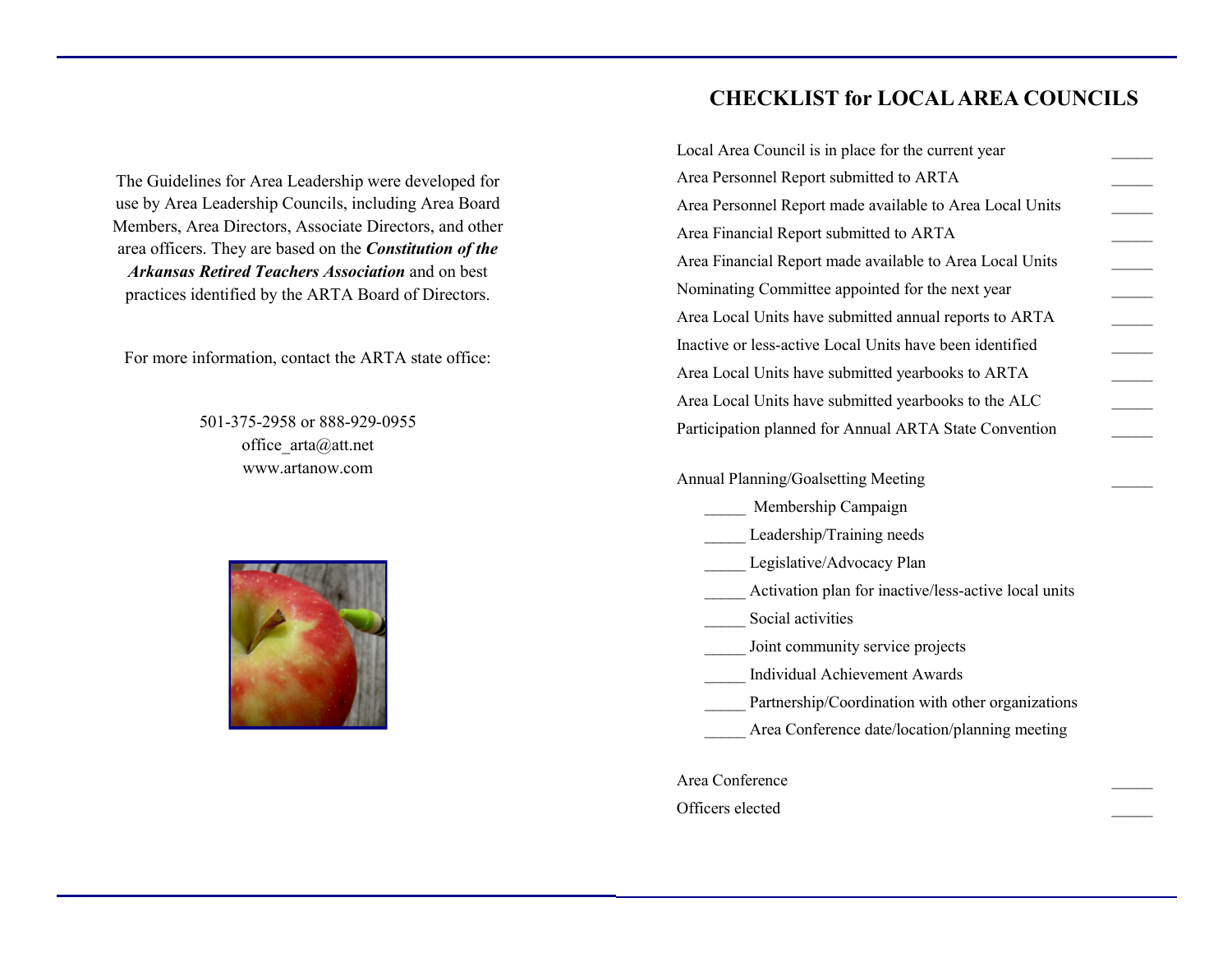# **ASSOCIATE DIRECTORS (Cont.)**

6. Assist with other state/area activities as requested.

# **SECRETARY/TREASURER**

#### **Duties**

- 1. Attend Area Leadership Council meetings;
- 2. Take and report minutes at each area meeting;
- 3. Help prepare area budget for submission to ARTA;
- 3. Collect and receipt funds;
- 4. Prepare a Treasurer's report to be given at area meetings.

# **ADDITIONAL GUIDELINES**

#### **Reporting Information to and from ARTA**

1. Personnel Report—A sheet listing the name, address, phone number and email address of each member of the ALC as described in #1-3 of the ALC Membership section.

2. Financial Report—A detailed accounting of the balance/expenditure of the financial support provided to each area *by ARTA.*

3. ALCs encourage local units to submit annual reports, yearbooks, and calendar/newsletter items to the ARTA office in a timely manner.

4. ALCs share information from ARTA with ALC members, including local units, in a timely manner.

#### **Annual Area Conferences**

1. Held each year in coordination with the ARTA office and other Area Leadership Councils to ensure there is no conflict in scheduling;

2. The location of the meeting should ideally be rotated among the counties within the area.

3. The agenda for the meeting is determined by the ALC with guidance from the ARTA board. At a minimum, it should include reports from AR-TA and ATRS, the election of area officers and board members as appropriate, unit and individual recognition, and other area business.

# **IDENTIFYING AREA LEADERSHIP:**

#### **Area leaders are representatives of ARTA**

1. They should be fully informed of the ARTA president's plans and the activities of the ARTA board.

2. They should be knowledgeable of the contents of all materials sent to local units by ARTA staff and leadership.

### **Area leaders are advocates of ARTA**

1. They are able to articulate the history/mission of ARTA to others.

2. They promote ARTA membership. They should be familiar with the ARTA membership types/codes and encourage all eligible individuals to join.

3. They participate in the planning and execution of the Annual ARTA State Convention and encourage all members to attend.

### **Area leaders are liaisons between ARTA and Local Units**

1. They communicate regularly with the local units within their area. They are aware of those counties that are struggling to remain active or that do not have an active local unit.

2. They are knowledgeable of the unique needs and resources available within their area.

3. They share important information from the ARTA staff and leadership with local members in a timely manner.

4. They encourage local units to submit information such as officer lists, annual reports, yearbooks, etc. to the ARTA office in a timely manner.

5. They communicate regularly with the ARTA leadership and staff about local unit activities and concerns in their area.

#### **Area leaders are a resource for Local Units**

1. They provide training and information to local units to assist with their programming, membership or other organizational needs.

2. They identify and encourage members to take on leadership roles.